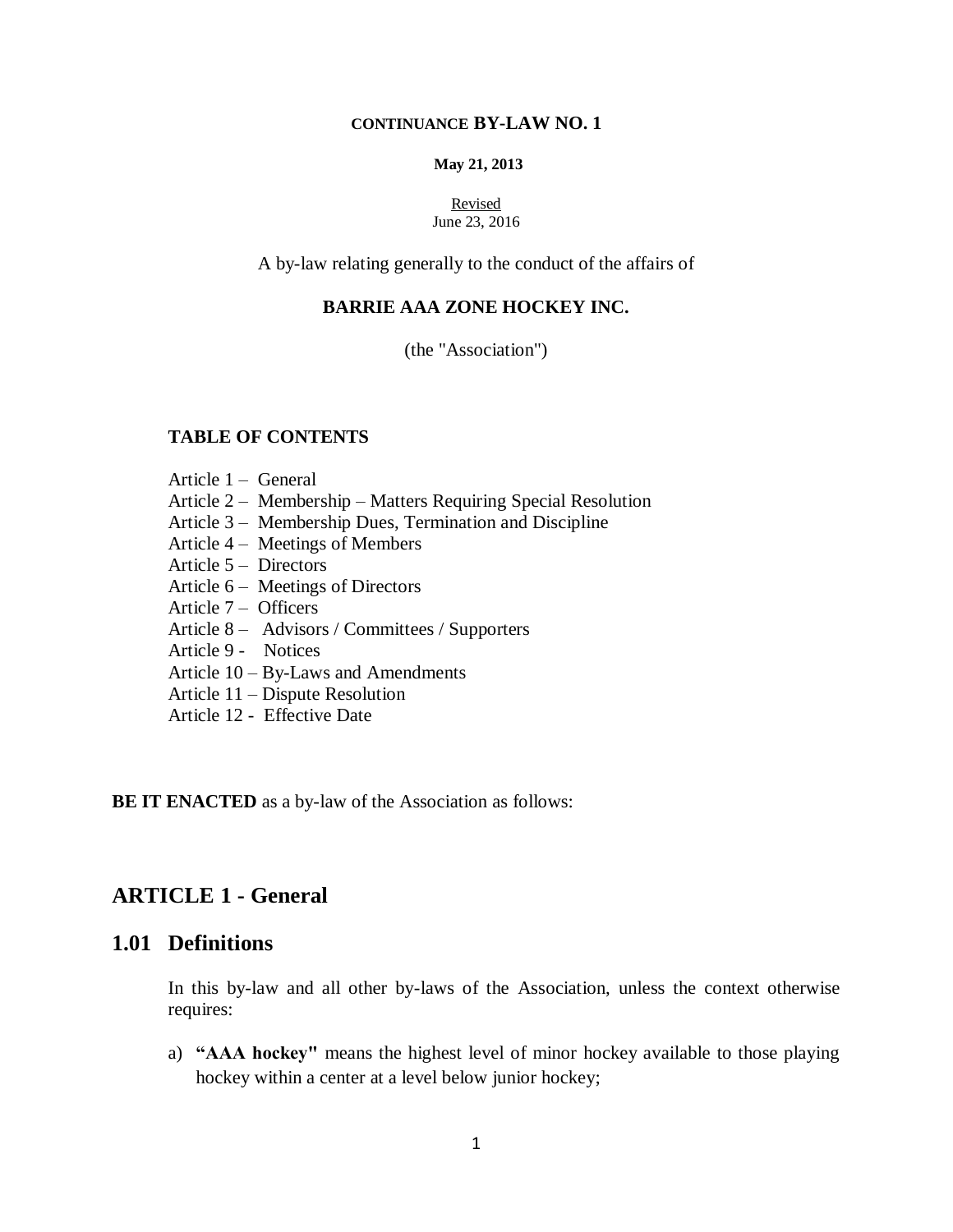- b) "**Act**" means the *Canada Not-For-Profit Associations Act* S.C. 2009, c.23 including the Regulations made pursuant to the Act, and any statute or regulations that may be substituted, as amended from time to time;
- c) "**Article**" means the original or restated Article of the Association or Article of amendment, amalgamation, continuance, reorganization, arrangement or revival of the Association;
- d) **"Association"** means Barrie AAA Zone Hockey Inc. (or such other name as the Association may in the future legally adopt). Association shall have the same meaning as 'Association' under the Act. The Association shall be a member of the OMHA;
- e) **"Barrie AAA Zone"** or **"Barrie Zone"** means the geographic zone established by the OMHA as amended from time to time for the playing of AAA hockey;
- f) "**board**" means the board of directors of the Association and "director" means a member of the board;
- g) "**by-law**" means this by-law and any other by-law of the Association as amended and which are, from time to time, in force and effect;
- h) **"Center"** or **"Centers"** refers to those accredited OMHA geographical areas, (presently Barrie, Beeton, Essa, Innisfil, New Tecumseth, Stayner and Lefroy), that the OMHA designates as being within the Barrie AAA Zone now or at any time in future;
- i) **"Centre Representative"** is the person appointed by each Centre to represent them in the Barrie Zone;
- j) "**Director**" means a person elected by the members to the Board
- k) "**meeting of members**" includes an annual meeting of members or a special meeting of members; "special meeting of members" includes a meeting of any class or classes of members and a special meeting of all members entitled to vote at an annual meeting of members;
- l) **"Members"** means the class of membership in the Association as provided for in Article 2;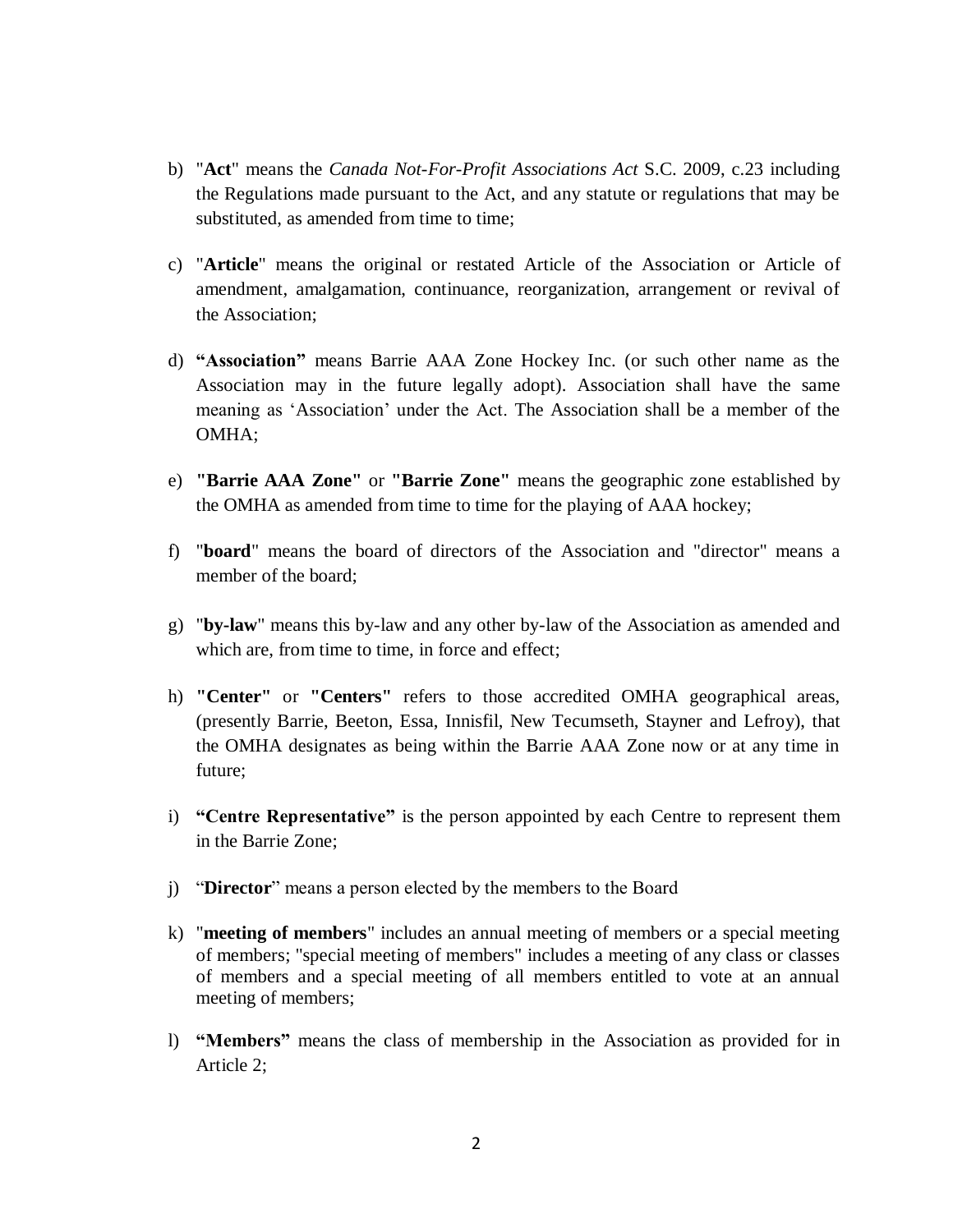- m) **"Officers"** means the appointed individuals who hold the offices enumerated in Article 7;
- n) **"OHF"** means the Ontario Hockey Federation (or such other name as the OHF may in the future legally adopt);
- o) ) **"OMHA"** means Ontario Minor Hockey Association (or such other name as the OMHA may in the future legally adopt);
- p) "**ordinary resolution**" means a resolution passed by a majority of not less than 50% plus 1 of the votes cast on that resolution;
- q) **"Policies"** means written statements governing issues affecting the affairs of the Association, which have been considered and approved by the Board of Directors of the Association;
- r) "**proposal**" means a proposal submitted by a member of the Association that meets the requirements of Article 163 (Shareholder Proposals) of the Act;
- s) **"Registered player"** is a player qualified to play in the Barrie Zone by OHF and OMHA regulations and has, in addition, completed and maintained all registration requirements of the Association;
- t) "**Regulations**" means the regulations made under the Act, as amended, restated or in effect from time to time; and
- u) "**special resolution**" means a resolution passed by a majority of not less than twothirds (2/3) of the votes cast on that resolution.

## **1.02 Interpretation**

In the interpretation of this by-law, words in the singular include the plural and viceversa, words in one gender include all genders, and "person" includes an individual, body corporate, partnership, trust and unincorporated organization.

Other than as specified above, words and expressions defined in the Act have the same meanings when used in these by-laws.

## **1.03 Corporate Seal**

The Association may have a corporate seal in the form approved from time to time by the board. If a corporate seal is approved by the board, the vice chair of administration of the Association shall be the custodian of the corporate seal.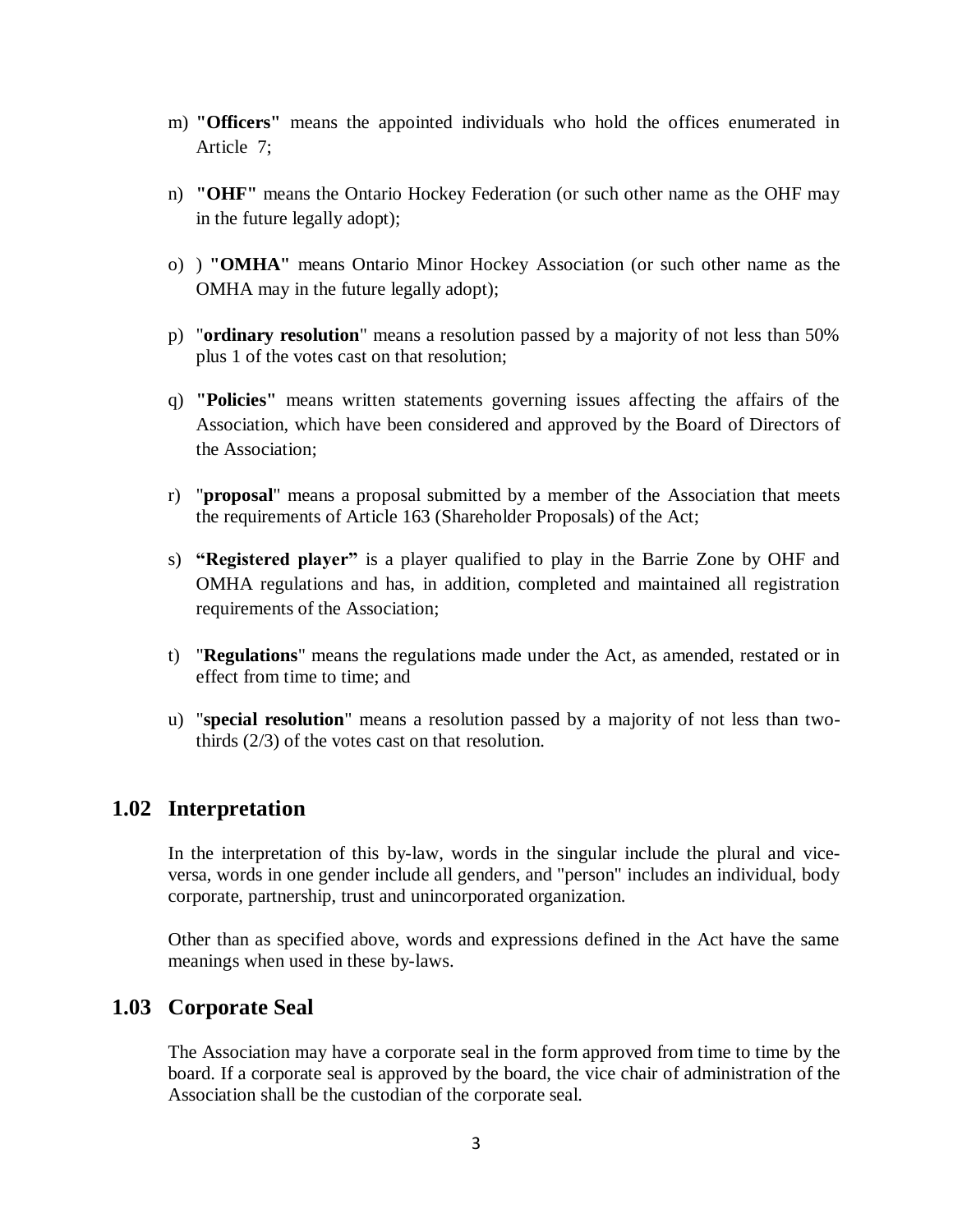### **1.04 Execution of Documents**

Deeds, transfers, assignments, contracts, obligations and other instruments in writing requiring execution by the Association may be signed by any two (2) of its directors, or one Director and one Officer. In addition, the board may from time to time direct the manner in which and the person or persons by whom a particular document or type of document shall be executed. Any person authorized to sign any document may affix the corporate seal (if any) to the document. Any signing officer may certify a copy of any instrument, resolution, by-law or other document of the Association to be a true copy thereof.

### **1.05 Financial Year**

The financial year end of the Association shall be April 30.

### **1.06 Banking Arrangements**

The banking business of the Association shall be transacted at such bank, trust company or other firm or Association carrying on a banking business in Canada or elsewhere as the board of directors may designate, appoint or authorize from time to time by resolution. The banking business or any part of it shall be transacted by a director or directors of the Association and/or other persons as the board of directors may by resolution from time to time designate, direct or authorize.

### **1.07 Annual Financial Statements**

The Association shall send to the members a copy of the annual financial statements and other documents referred to in subArticle 172(1) (Annual Financial Statements) of the Act or a copy of a publication of the Association reproducing the information contained in the documents. Instead of sending the documents, the Association may send a summary to each member along with a notice informing the member of the procedure for obtaining a copy of the documents themselves free of charge. The Association is not required to send the documents or a summary to a member who, in writing, declines to receive such documents. The manner of providing notice is set out in Article 2.02 of these bylaws.

## **ARTICLE 2 – Membership – Matters Requiring Special Resolution**

#### **2.01 Membership Conditions**

Subject to the Article, there shall be one class of members in the Association. Membership in the Association shall be available only to individuals interested in furthering the Association's purposes and who have applied for and been accepted into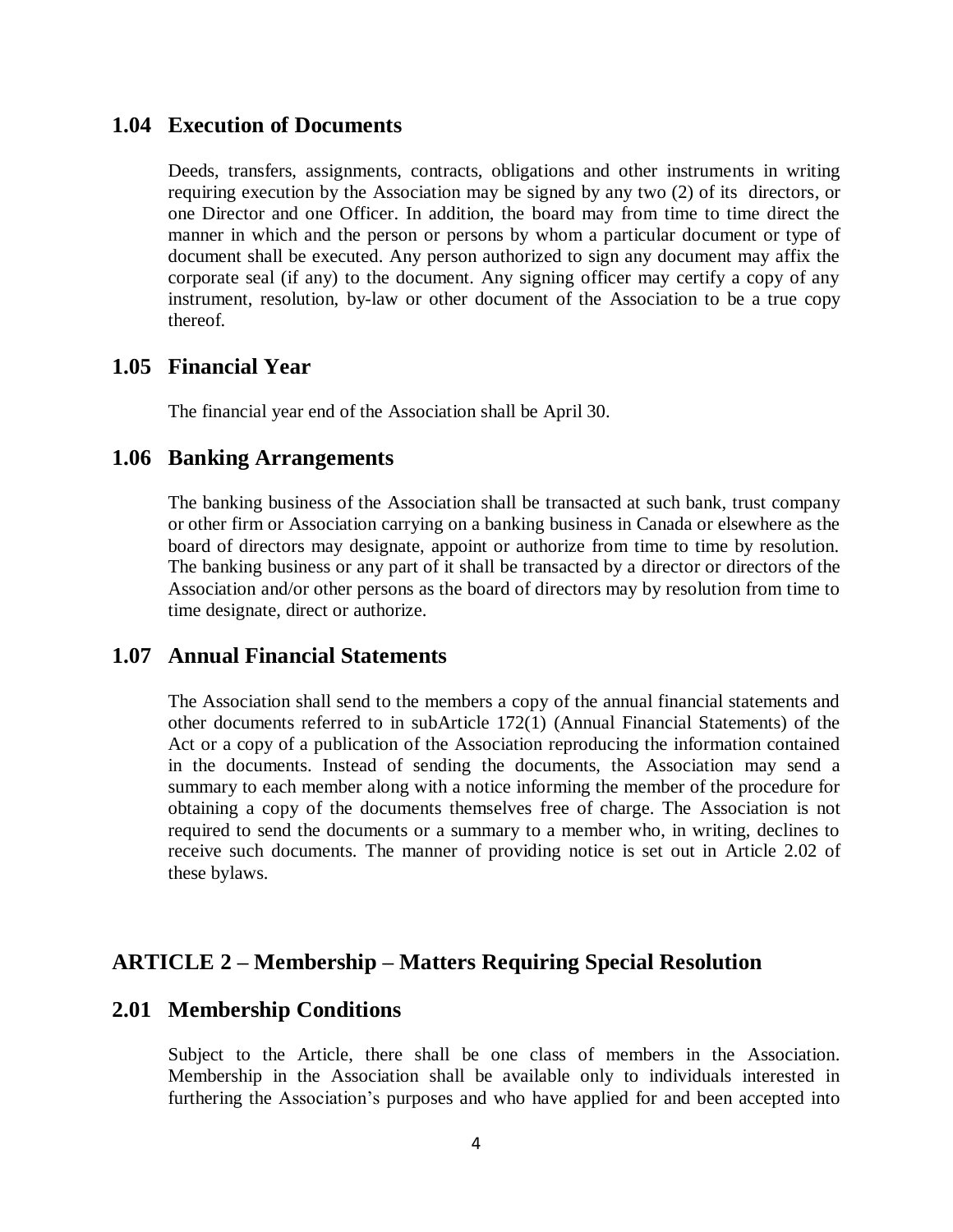membership in the Association by resolution of the board or in such other manner as may be determined by the board. Each member shall be entitled to receive notice of, attend and have one vote at all meetings of the members of the Association. Membership is available to directors, appointed officers, and officials, convenors, coaches, managers, trainers who are appointed for the current year, and all registered players who are at least 18 years of age. Membership shall also be available to Parent/Guardians which include all parents and or legal guardians of registered players where the registered player is under the age of eighteen (18) years.

Notwithstanding the foregoing, a member may not vote at any meeting of the Association unless the member is in good standing with the Association at the time of such vote.

In no event shall a member be entitled to more than one vote.

Pursuant to subArticle 197(1) (Fundamental Change) of the Act, a special resolution of the members is required to make any amendments to this Article of the by-laws if those amendments affect membership rights and/or conditions described in paragraphs  $197(1)(e)$ , (h), (l) or (m).

### **2.02 Notice of Members Meeting**

Notice of the time and place of a meeting of members shall be given to each member entitled to vote at the meeting by the following means:

- a) by mail, courier or personal delivery to each member entitled to vote at the meeting, during a period of 21 to 60 days before the day on which the meeting is to be held; or
- b) by telephonic, electronic or other communication facility to each member entitled to vote at the meeting, during a period of 21 to 35 days before the day on which the meeting is to be held; or
- c) by affixing the notice, no later than 30 days before the day on which the meeting is to be held, to a notice board on which information respecting the Association's activities is regularly posted and that is located in a place frequented by members; and

Notwithstanding the provisions of 2.02 b) above, a member may request a non-electronic alternative manner of notice.

Notice of the time and place of any meeting of members shall be given to the public accountant and directors 21 to 60 days before the day on which the meeting is to be held.

Pursuant to subArticle 197(1) (Fundamental Change) of the Act, a special resolution of the members is required to make any amendment to the by-laws of the Association to change the manner of giving notice to members entitled to vote at a meeting of members.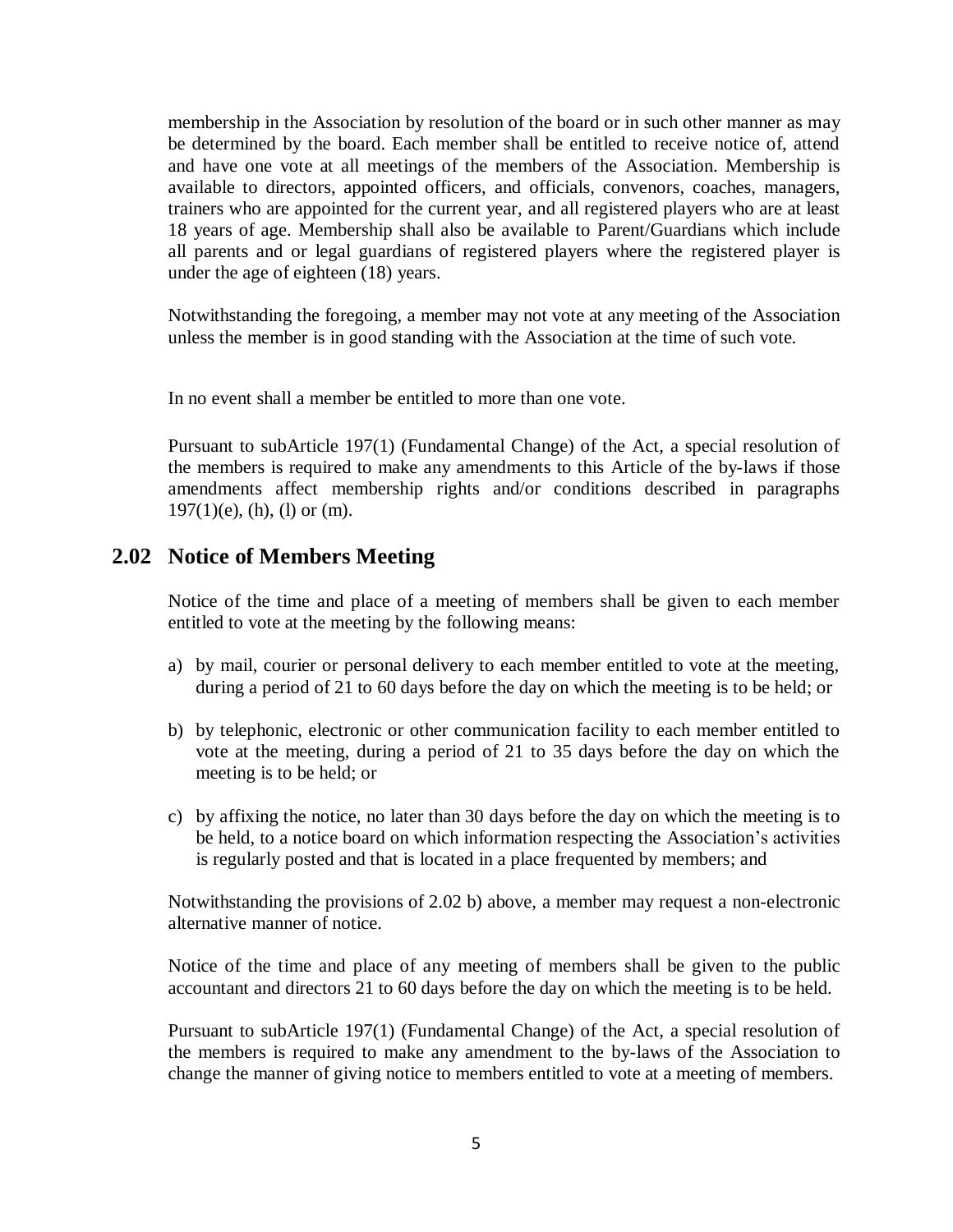# **2.03 Record Date**

The record date for:

- (a) determining members entitled to receive notice of a meeting of members shall be 21 days before the day on which the meeting is to be held;
- (b) determining members entitled to vote at a meeting of members shall be 21 days before the day on which the meeting is to be held;
- (c) determining members entitled to participate in a liquidation distribution or determining members for any other purpose shall be 60 days before the day the determination is made.

## **2.04 Absentee Voting by Mail Ballot**

A member shall not be entitled to vote at a meeting of members by mailed-in ballot.

## **ARTICLE 3 – Membership Dues, Termination and Discipline**

### **3.01 Membership Dues**

Members shall be notified in writing of the membership fees at any time payable by them. The directors may determine the fees may be paid in installments. If the fees are not paid within one (1) calendar month of the membership renewal date, or one calendar month of the applicable installment date, as the case may be, the members in default shall automatically cease to be members of the Association, unless the Directors shall have made other arrangements with the defaulting member.

## **3.02 Termination of Membership**

A membership in the Association is terminated when:

- a) the member dies, or, in the case of a member that is a Association, the Association is dissolved;
- b) a member fails to maintain any qualifications for membership described in Article 2.01 of these by-laws;
- c) the member resigns by delivering a written resignation to the chair of the board of the Association in which case such resignation shall be effective on the date specified in the resignation;
- d) the member is expelled in accordance with Article 3.03 below or is otherwise terminated in accordance with the Article or by-laws;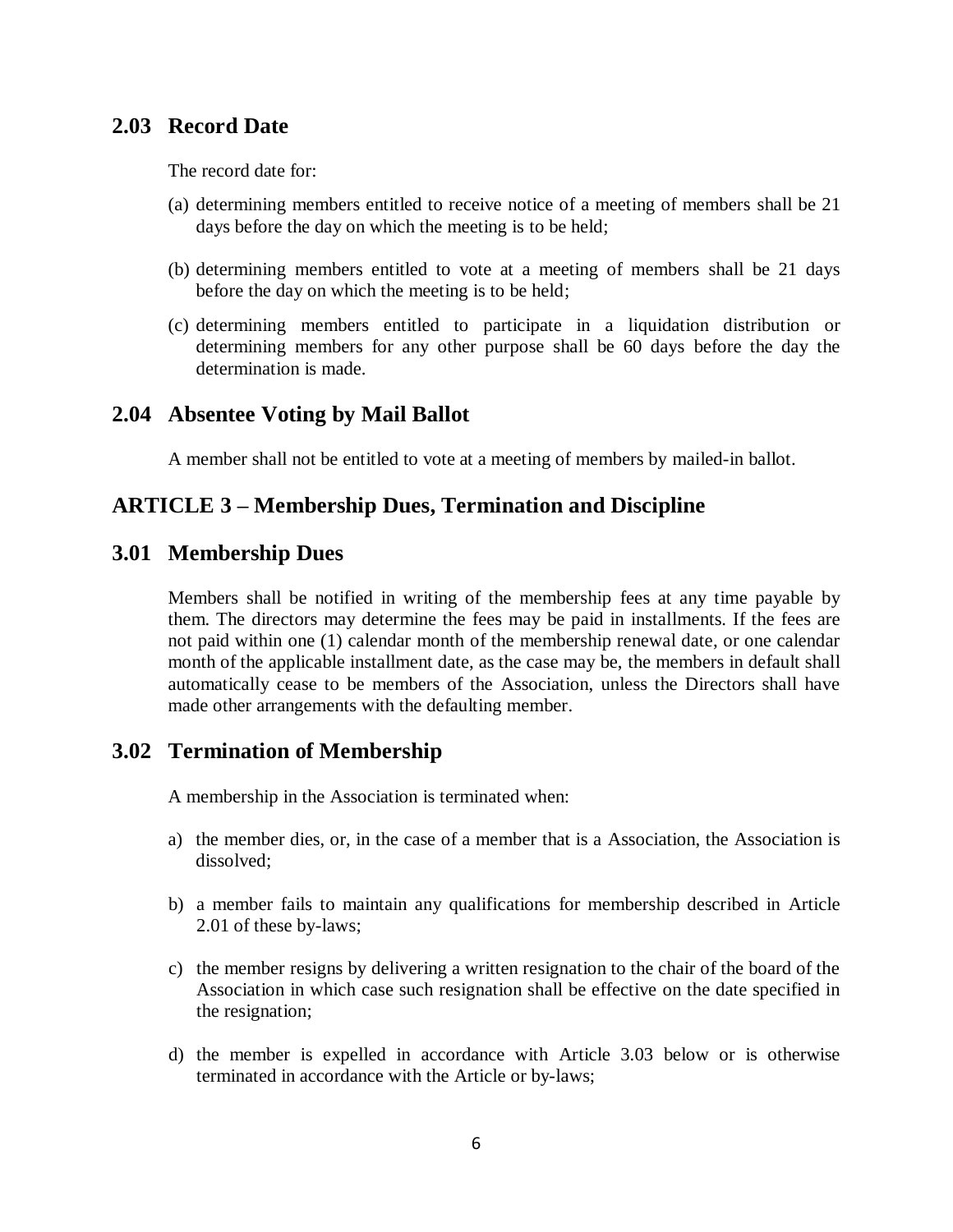- e) the member's term of membership expires; or
- f) the Association is liquidated or dissolved under the Act.

Subject to the Article, upon any termination of membership, the rights of the member, including any rights in the property of the Association, automatically cease to exist. Membership shall not be transferrable.

### **3.03 Discipline of Members**

The board shall have authority to suspend or expel any member, advisor committee member, or supporter from the Association for any one or more of the following grounds:

- a) violating any provision of the Article, by-laws, or written policies of the Association;
- b) carrying out any conduct which may be detrimental to the Association as determined by the board in its sole discretion;
- c) for any other reason that the board in its sole and absolute discretion considers to be reasonable, having regard to the purpose of the Association.

In the event that the board determines that a member should be expelled or suspended from membership in the Association, the chair of the board, or such other officer as may be designated by the board, shall provide twenty (20) days' notice of suspension or expulsion to the member and shall provide reasons for the proposed suspension or expulsion. The member may make written submissions to the chair of the board, or such other officer as may be designated by the board, in response to the notice received within such twenty (20) day period. In the event that no written submissions are received by the chair of the board, the chair of the board, or such other officer as may be designated by the board, may proceed to notify the member that the member is suspended or expelled from membership in the Association. If written submissions are received in accordance with this Article, the board will consider such submissions in arriving at a final decision and shall notify the member concerning such final decision within a further twenty (20) days from the date of receipt of the submissions. The board's decision shall be final and binding on the member, without any further right of appeal.

## **ARTICLE 4 – Meetings of Members**

### **4.01 Persons Entitled to be Present**

The only persons entitled to be present at a meeting of members shall be those entitled to vote at the meeting, the directors and the public accountant of the Association and such other persons who are entitled or required under any provision of the Act, Article or bylaws of the Association to be present at the meeting. Any other person may be admitted only on the invitation of the chair of the meeting or by resolution of the members.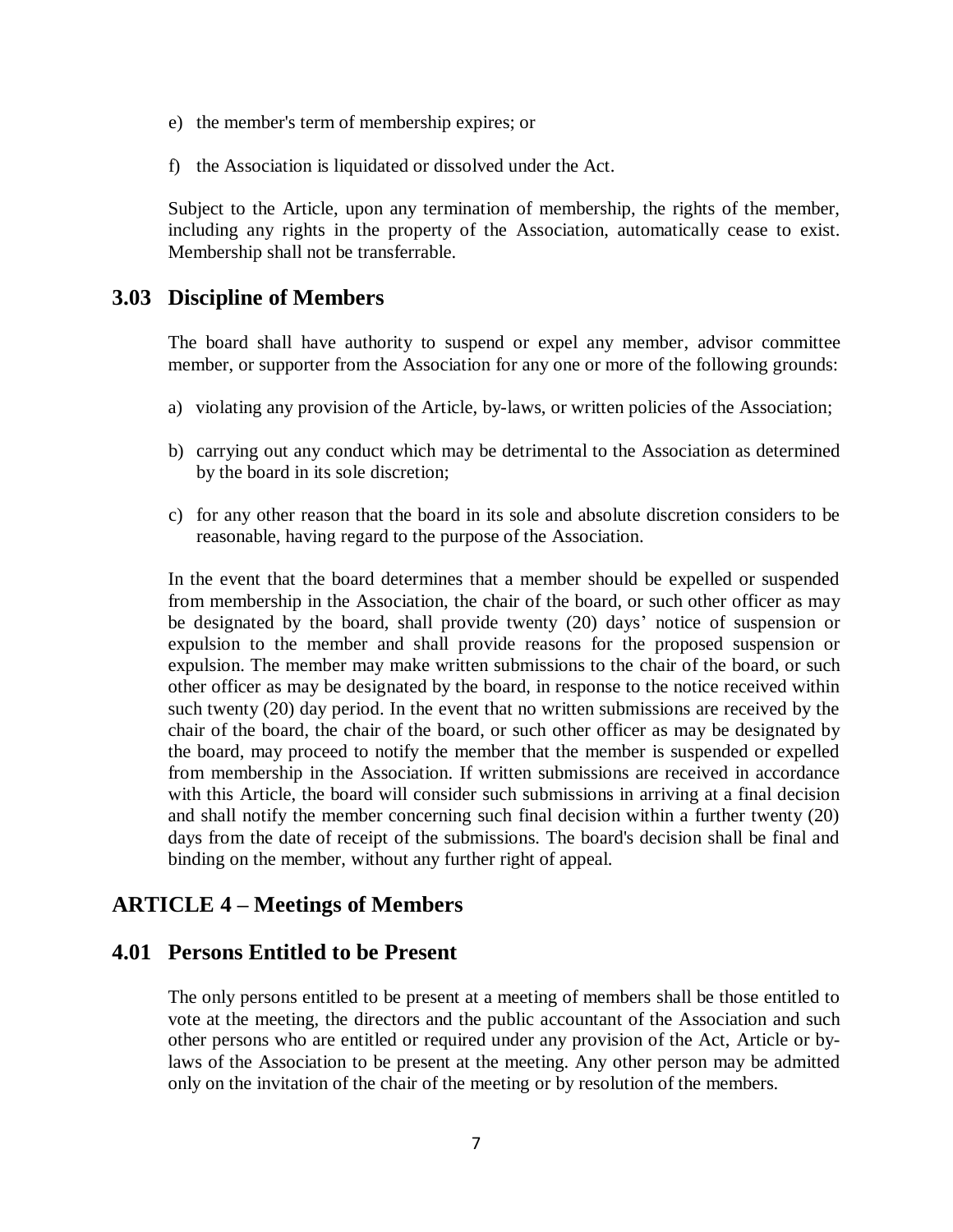# **4.02 Chair of Meeting**

In the event that the chair of the board and all three vice-chairs of the board are absent, the members who are present and entitled to vote at the meeting shall choose one of their number to chair the meeting.

### **4.03 Quorum**

A quorum at any meeting of the members shall be a minimum of 15 members*.* If a quorum is present at the opening of a meeting of members, the members present may proceed with the business of the meeting even if a quorum is not present throughout the meeting.

### **4.04 Votes to Govern**

At any meeting of members every question shall, unless otherwise provided by the Article or by-laws or by the Act, be determined by a majority of the votes cast on the questions. No proxies shall be permitted. In case of an equality of votes on a show of hands, the chair of the meeting in addition to an original vote shall have a second or casting vote.

# **4.05 Members Calling a Meeting**

Members who hold 5% of the votes can request a meeting of members.

### **4.06 Adjournments**

Any Meeting of the Members of the Association may be adjourned at any time and from time to time and such business may be transacted at such adjourned Meeting(s) as might have been transacted at the original Meeting(s) from which such adjournment took place. Such adjournment may be made notwithstanding that no quorum is present. If a meeting of members is adjourned for less than 31 days, it is not necessary that any person be notified of the adjourned meeting other than by announcement at the meeting that is adjourned.

If a meeting of members is adjourned by one or more adjournments for an aggregate of days that is more than 30 days, notice of the adjournment shall be given to members entitled to vote at the meeting and directors and the public accountant in accordance with Article 2.02

## **4.07 Annual General Meeting (AGM)**

The AGM shall be held in each year not later than June  $30<sup>th</sup>$ . In addition to matters normally addressed, an Auditor shall be appointed for the ensuing year, and directors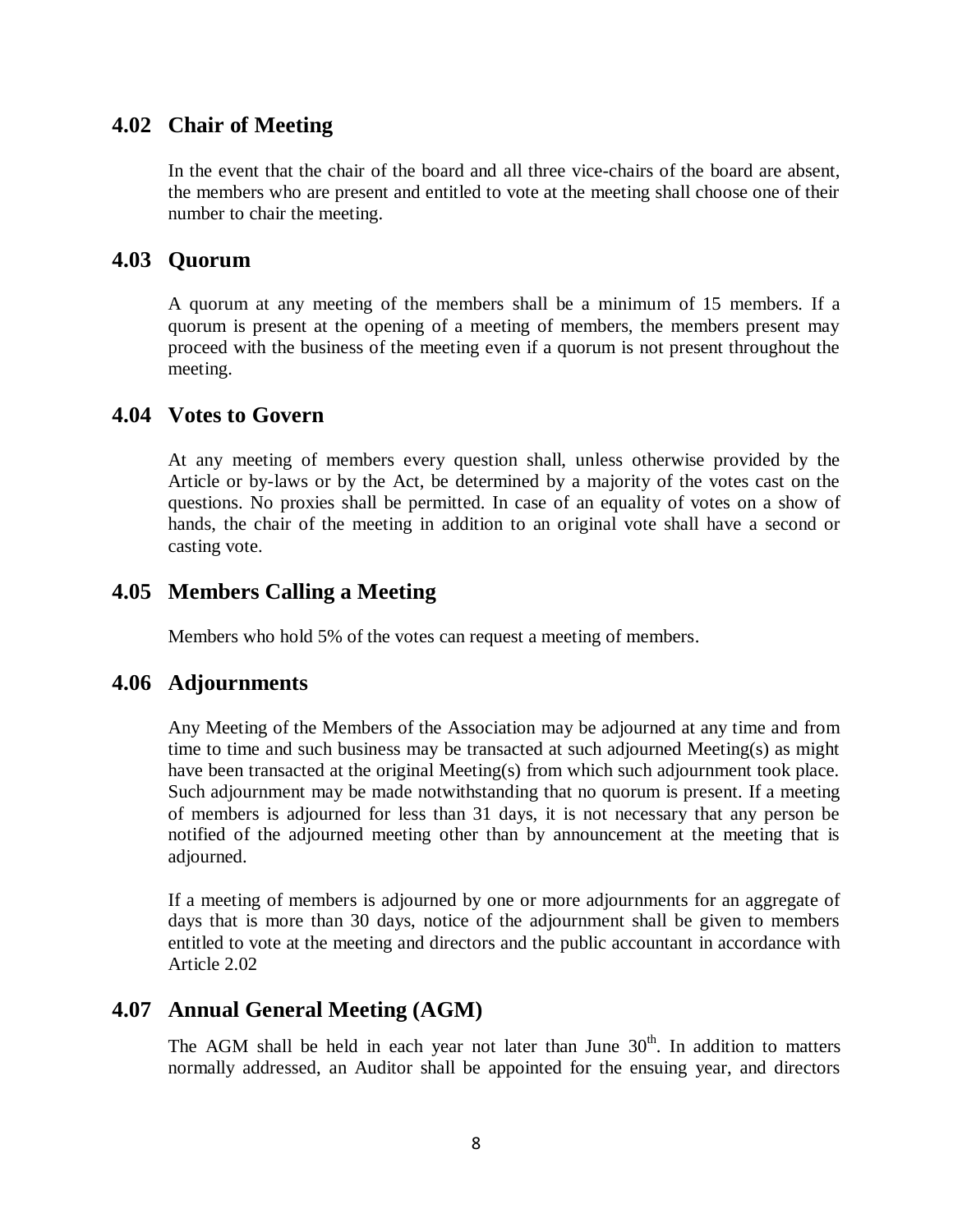elected. The Report of the Auditor for the previous year shall be presented in a format set out in subArticles 1) and 2) below.

- (1) The directors of the Association shall place before the members at every annual meeting
	- (a) prescribed comparative financial statements that conform to any prescribed requirements and relate separately to the immediately preceding financial year;
	- (b) the report of the public accountant, if any; and
	- (c) any further information respecting the financial position of the Association and the results of its operations required by the Article, the by-laws or any unanimous member agreement.

#### Exception

(2) Despite paragraph  $(1)(a)$ , the financial statements referred to therein may be omitted if the reason for the omission is set out in the financial statements, or in a note to those statements, to be placed before the members at an annual meeting.

# **ARTICLE 5 – Directors**

## **5.01 Election and Term**

Subject to the Article, the members will elect the directors at the first meeting of members and at each succeeding annual meeting at which an election of directors is required.,

The Directors will be elected alternatively, for two (2) year terms to provide continuity at the Board. The Chair, Treasurer and Administrator will be elected for a two (2) year term on even years (ie 2014, 2016). The Vice Chair Hockey Operations, Vice Chair Administration, Vice Chair Finance and Risk Management Director will be elected for a two (2) year term on odd years (ie 2013, 2015).

# **ARTICLE 6 – Meetings of Directors**

### **6.01 Calling of Meetings**

Meetings of the board may be called by the chair of the board or any two (2) directors at any time.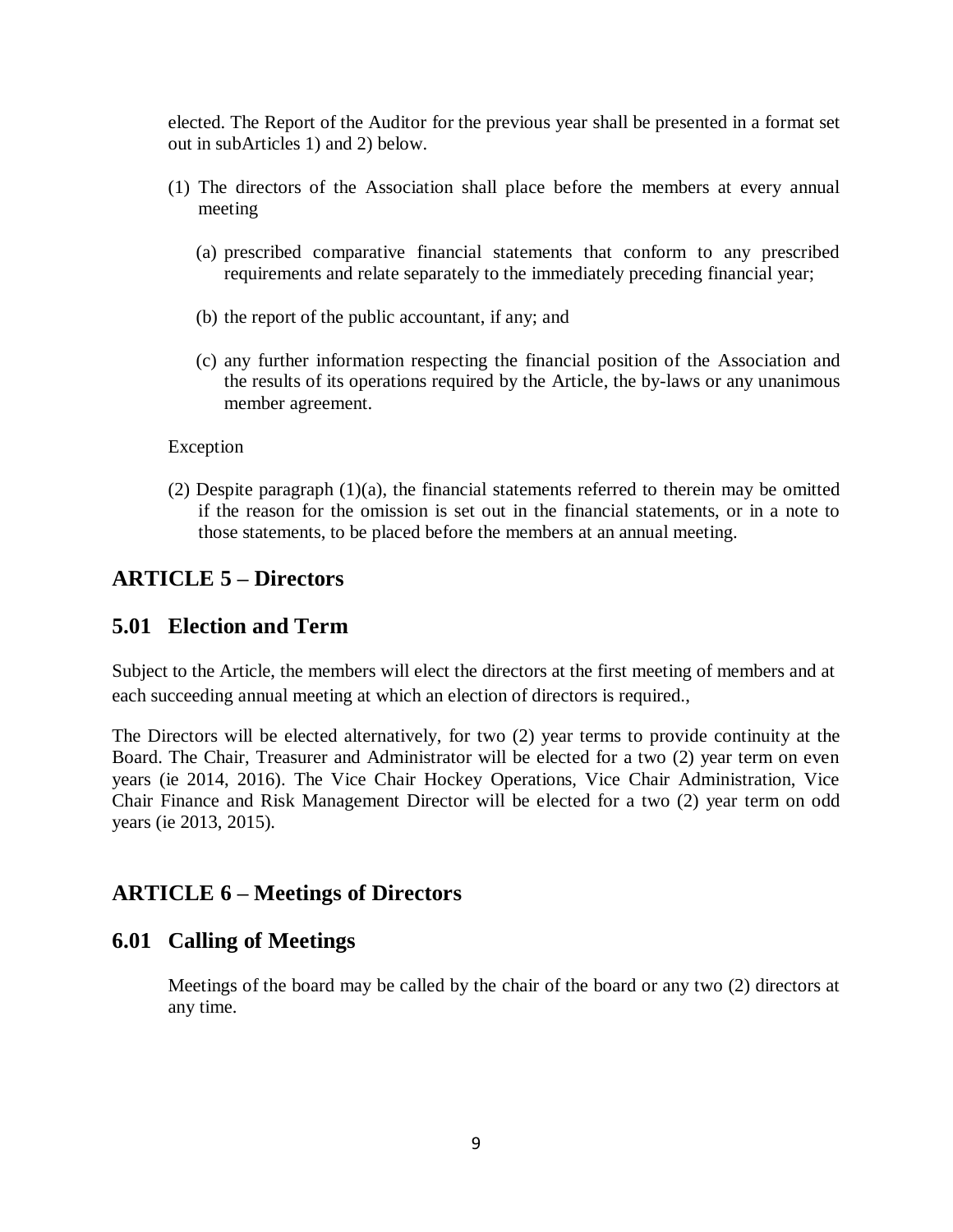## **6.02 Notice of Meeting**

Notice of the time and place for the holding of a meeting of the board shall be given in the manner provided in Article 9.01 of this by-law to every director of the Association not less than 7 days before the time when the meeting is to be held. Notice of a meeting shall not be necessary if all of the directors are present, and no one objects to the holding of the meeting, or if those absent have waived notice of or have otherwise signified their consent to the holding of such meeting. Notice of an adjourned meeting is not required if the time and place of the adjourned meeting is announced at the original meeting. Unless the by-law otherwise provides, no notice of meeting need specify the purpose or the business to be transacted at the meeting except that a notice of meeting of directors shall specify any matter referred to in subArticle 138(2) (Limits on Authority) of the Act that is to be dealt with at the meeting.

## **6.03 Regular Meetings**

The board may appoint a day or days in any month or months for regular meetings of the board at a place and hour to be named. A copy of any resolution of the board fixing the place and time of such regular meetings of the board shall be sent to each director forthwith after being passed, but no other notice shall be required for any such regular meeting except if subArticle 136(3) (Notice of Meeting) of the Act requires the purpose thereof or the business to be transacted to be specified in the notice. A majority of the directors shall constitute a quorum for directors meetings

### **6.04 Votes to Govern**

At all meetings of the board, every question shall be decided by a majority of the votes cast on the question. In case of an equality of votes, the chair of the meeting in addition to an original vote shall have a second or casting vote.

### **6.05 Committees**

The board may from time to time appoint any committee or other advisory body, as it deems necessary or appropriate for such purposes and, subject to the Act, with such powers as the board shall see fit. Any such committee may formulate its own rules of procedure, subject to such regulations or directions as the board may from time to time make. Any committee member may be removed by resolution of the board of directors.

### **6.06 Ceasing to Hold Office**

A director of the Association ceases to hold office when the director dies, resigns, or is removed in accordance with Article 130 of the Act, misses three consecutive Board meetings or four meetings out of eight, or becomes disqualified under Article 126 of the Act.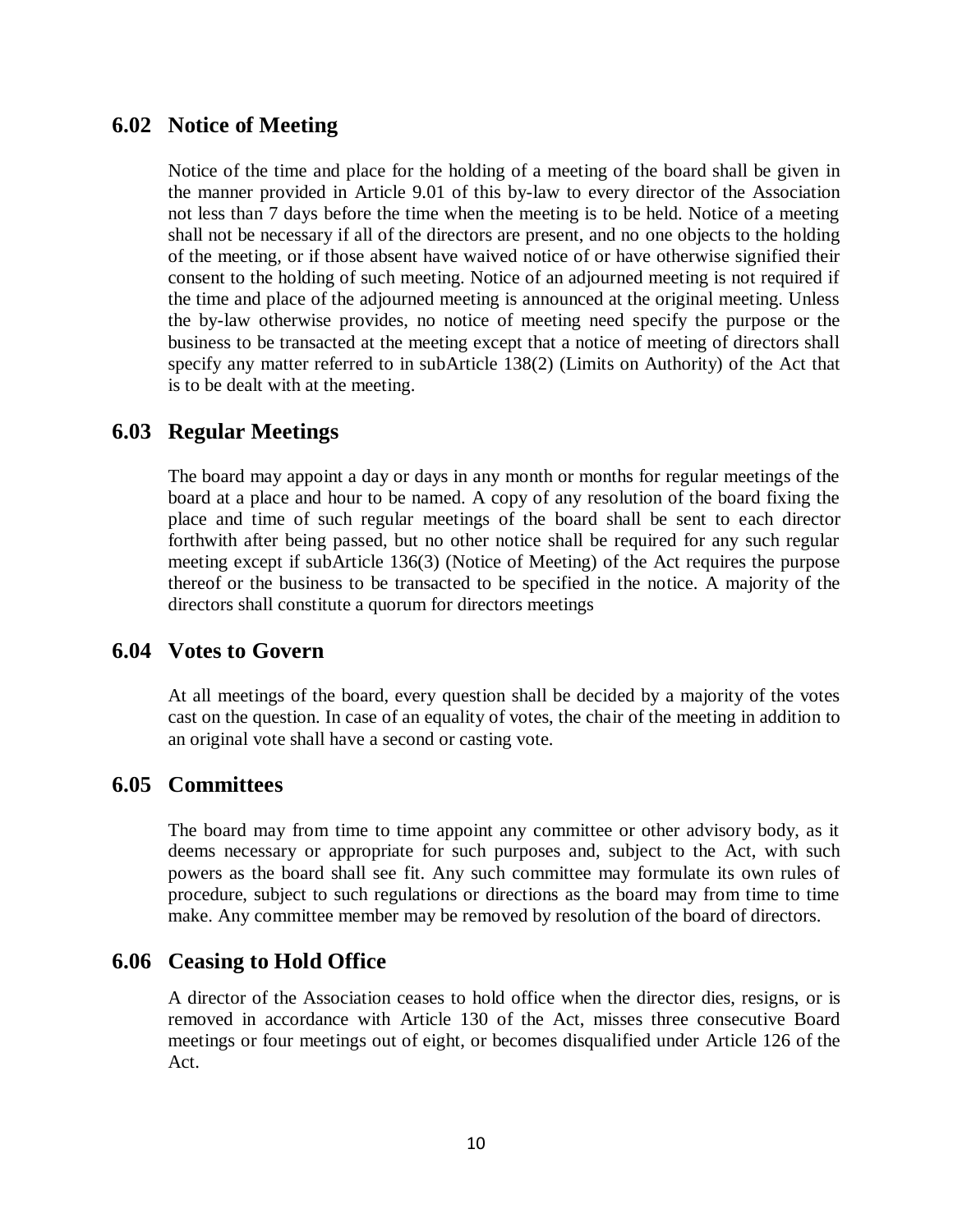A resignation of a director becomes effective at the time a written resignation is sent to the Association or at the time specified in the resignation, whichever is later.

### **6.07 Removal of Directors**

The members of the Association may by ordinary resolution at a special meeting remove any director or directors from office.

## **ARTICLE 7 – Officers/Directors**

### **7.01 Description of Offices**

Unless otherwise specified by the board which may, subject to the Act modify, restrict or supplement such duties and powers, the offices of the Association, if designated and if officers are appointed, shall have the following duties and powers associated with their positions:

- a) Chair of the Board The chair of the board shall be a director. The chair of the board, shall, when present, preside at all meetings of the board of directors and of the members. The chair shall be a non-voting member of all committees and sub committees and shall be the primary contact for the OMHA. The chair shall have such other duties and powers as the board may specify.
- b) Vice-Chairs of the Board The vice-chairs of the board shall be directors. If the chair of the board is absent or is unable or refuses to act, a vice-chair of the board, shall, when present, preside at all meetings of the board of directors and of the members. In addition to the responsibilities set out below, the vice-chairs shall have such other duties and powers as the board may specify:
	- (i) Vice-Chair of Hockey Operations. The Vice-Chair Hockey Operations shall assume the duties of the Chairperson in the absence for any reason of the Chairperson, be the secondary contact for the OMHA and monitor adherence by the Board to all existing Policies and inform the Board with respect to any inconsistencies between existing Policies and a proposed policy. He/she shall also responsible for establishing, implementing and evaluating on ice and off ice technical development programs and recruiting and training volunteers to perform the functions required for technical development. The Vice-Chair Hockey Operations shall be responsible for the procedures of recruiting, interviewing and recommending coaches and other team staff for all teams of the Association, shall liaise with the Referee In Chief, the OMHA concerning the coach mentor program and carry out other duties as assigned by the Board, or the Chairperson.
	- (ii) Vice-Chair Finance The Vice-Chair Finance shall conduct and oversee all proper procedures and policies followed in relation to all financial matters pertaining to the Association including but not limited to banking, financial records, budgets, setting of registration fees, tryout fees, fundraising budgets for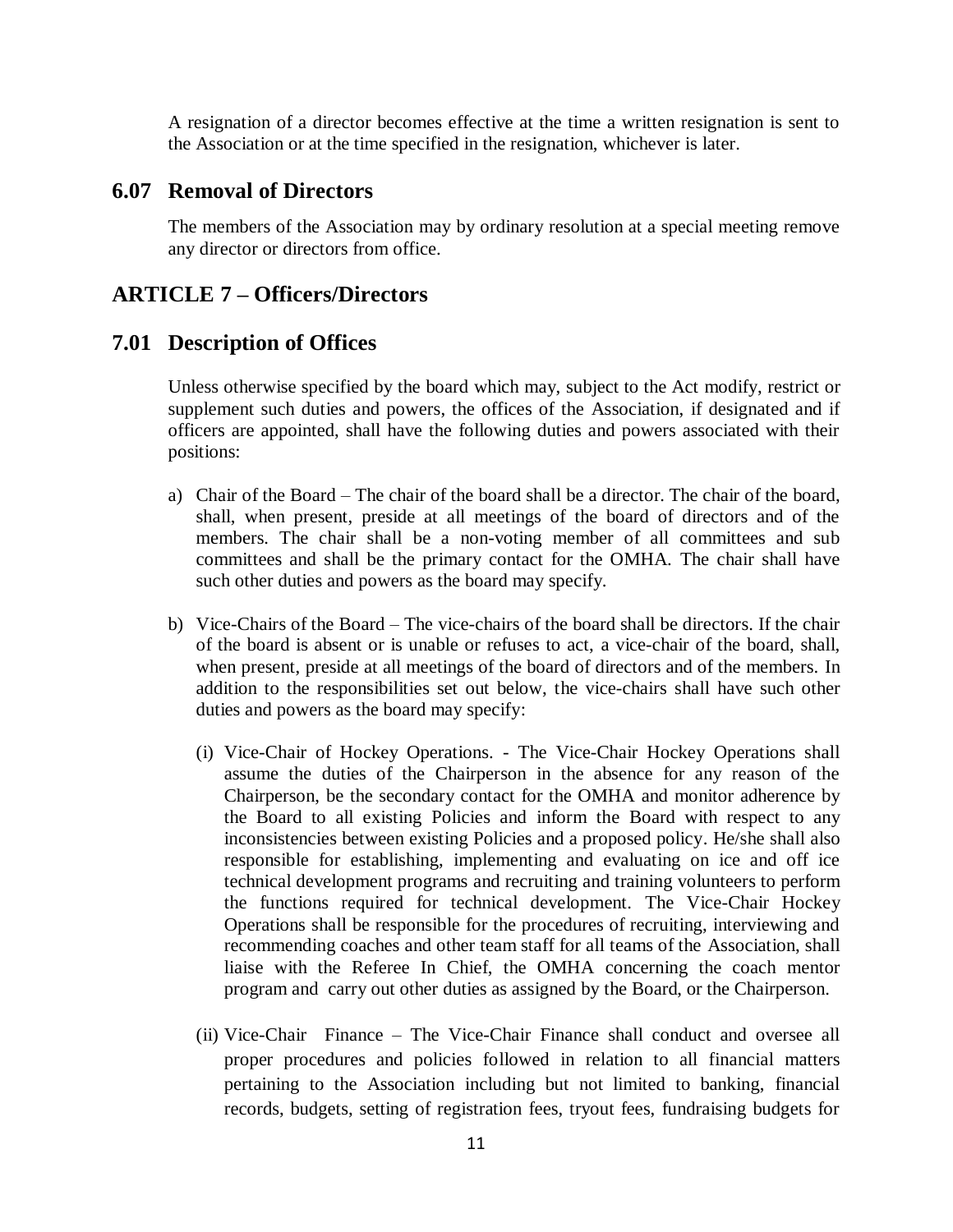all teams and any other fiscal or financial matter and oversee all fundraising activities of the Association;

- (iii) Vice-Chair Administration The Vice-Chair Administration shall ensure that all player and team registrations are completed and filed with the OMHA, the ETA and all member centres and that all appropriate registration fees are collected and remitted in relation to same;
- c) Administrator The Administrator shall be a director and shall attend and be the secretary of all meetings of the board, members and committees of the board. The Administrator shall enter or cause to be entered in the Association's minute book, minutes of all proceedings at such meetings; the Administrator shall give, or cause to be given, as and when instructed, notices to members, directors, the public accountant and members of committees; the Administrator shall be the custodian of all books, papers, records, documents and other instruments belonging to the Association. The Administrator shall also ensure all necessary and appropriate insurance is in place, in a timely manner, and maintain the member ship list. The Administrator shall prepare and maintain a list of current members. The list shall be updated, as necessary and made available to all Directors and such lists shall be used to determine eligibility to attend and vote ay any meeting of the membership. The Administrator shall also maintain a list of Advisors, committee members, and Supporters.
- d) Treasurer The Treasurer shall be a director and shall ensure the adherence to and implementation of financial policies approved by the Directors, shall submit the proper records to the Auditor at year end and may present the report of the Auditor and projected financial position for the current year. The treasurer shall chair the budget committee and have such other powers and duties as the board may specify.
- e) Risk Management Director A Risk Management Director shall be a director..The Risk management Director shall implement and enforce all OMHA Risk Management Programs, shall establish and maintain procedures with respect to clearance of all volunteers required to complete a police report, shall carry out volunteer screening as per policy and guidelines and carry out such other duties as my be assigned by the Board.

The powers and duties of all other officers of the Association shall be such as the terms of their engagement call for or the board or president requires of them. The board may from time to time and subject to the Act, vary, add to or limit the powers and duties of any officer.

No person may run for the position of Director/Officer, or Director alone, unless that person is a member in good standing. Failure to remain in good standing is grounds for removal.

An Officer who is appointed is appointed for a one year term.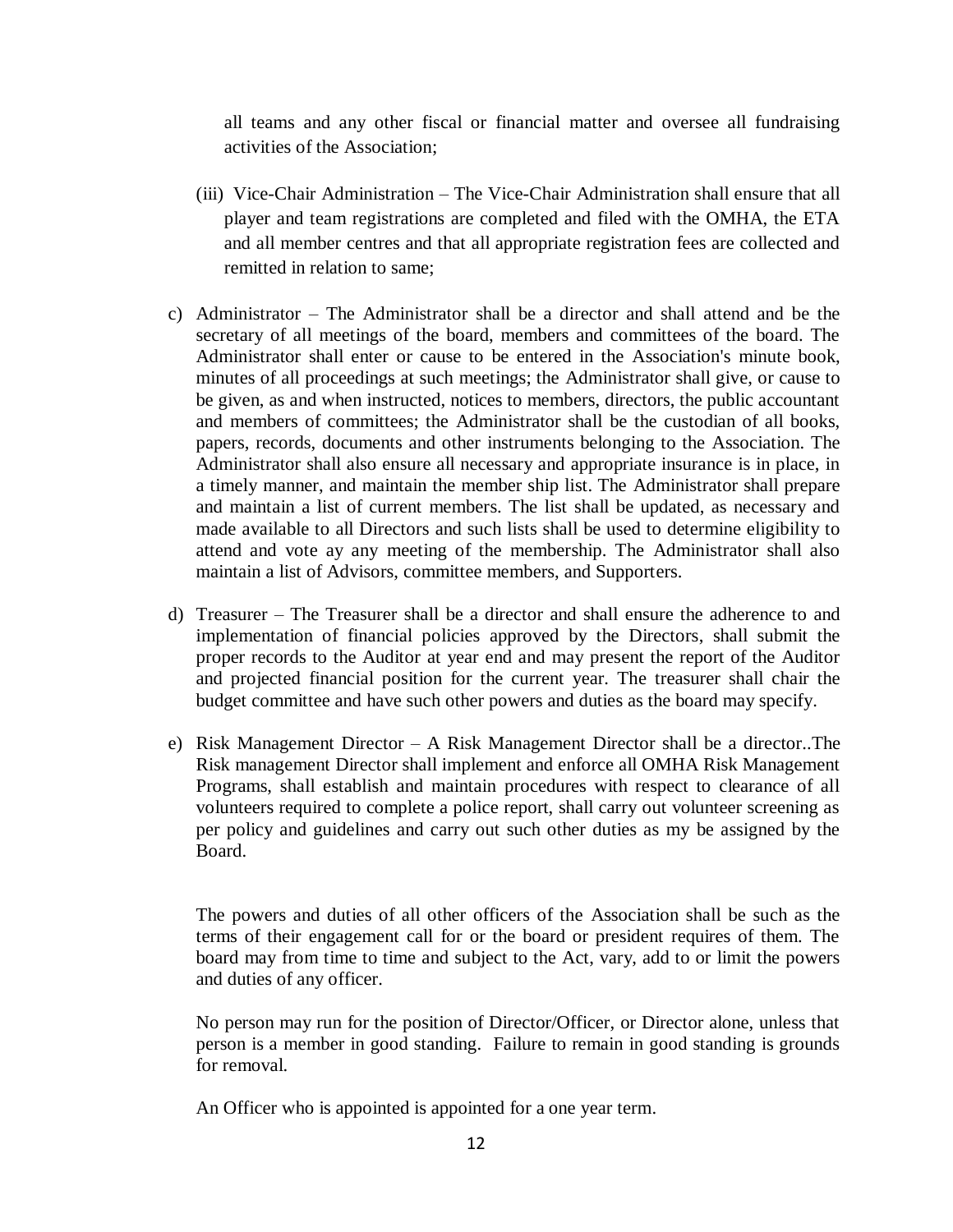# **ARTICLE 8 – Advisors / Committees / Supporters**

## **8.01 Advisors**

The Directors may appoint Centre Representatives as advisors to the Board. Centre Representatives may attend meetings of the Board, but shall not have a vote.

### **8.02 Committees**

The Board shall have the authority to establish such committees as may be required from time to time, and to set the mandates of each committee, and staff same. All committees shall comply with the governing documents of the Association, policies as set by the Board, and requirements of OMHA, the OHF, Hockey Canada, and if applicable, any other hockey organizations with which the Association's teams are participating.

The Board shall determine procedures for the various committees, including frequency of meetings, notices requirements, quorum, voting, record keeping and reporting.

### 8.03 **Honorary Lifetime Supporters**:

The title of Honorary Lifetime Supporter may be granted to an individual who has rendered extraordinary and distinguished service to the Association. Individuals may be nominated to be Honorary Lifetime Members by any Member of the Association and the granting of Honorary Lifetime Membership must be confirmed by a majority vote of the Board.

Honorary Lifetime Supporters will have no vote but may attend members meetings and, meetings of the Board and Committees of the Barrie AAA Zone Hockey Inc. by invitation.

Supporters who are also Members of the Association shall enjoy all the privileges of membership in the Association.

### **ARTICLE 9 – Notices**

### **9.01 Method of Giving Notices**

Any notice (which term includes any communication or document) to be given (which term includes sent, delivered or served) other than notice of a meeting of members or a meeting of the board of directors, pursuant to the Act, the Article, the by-laws or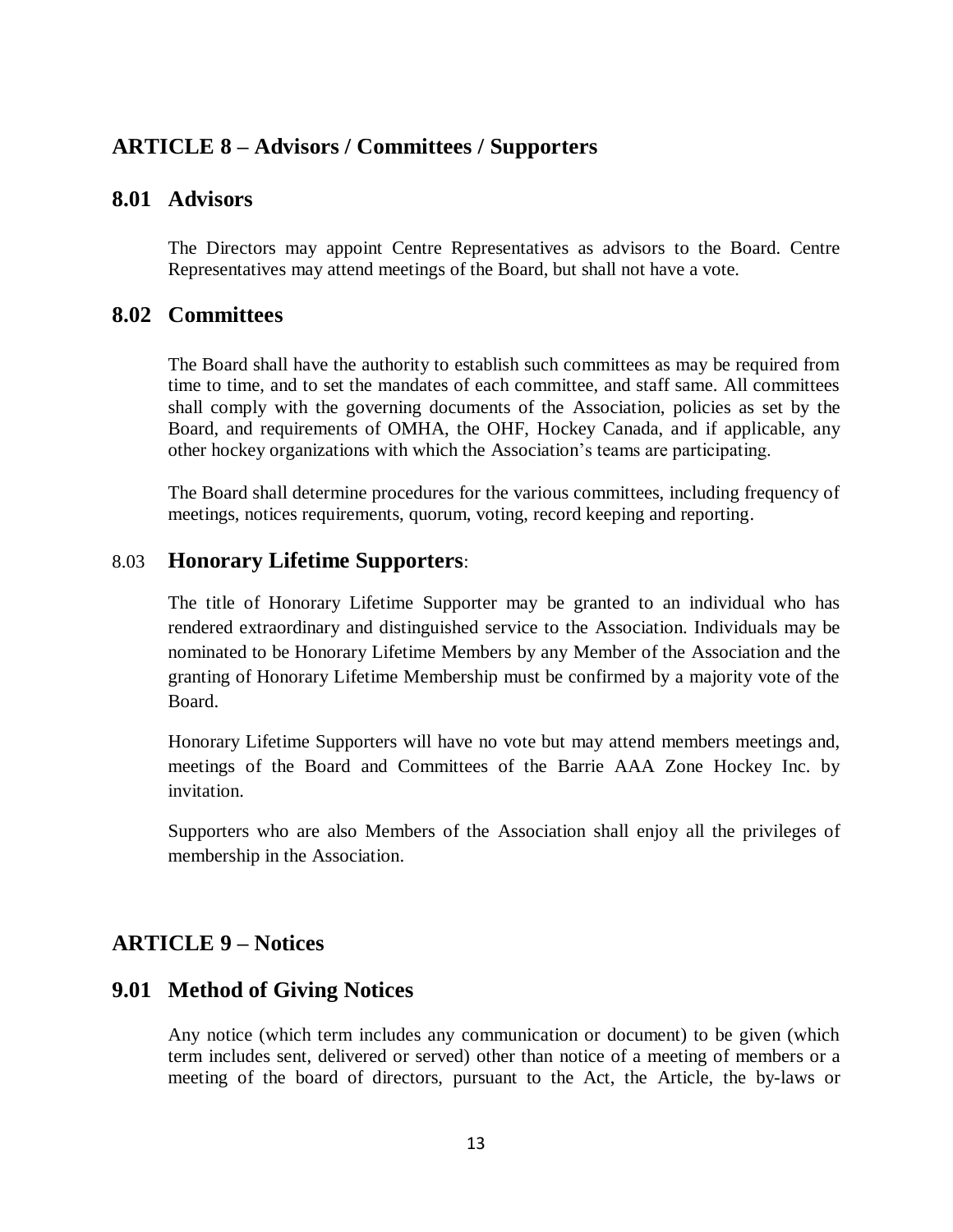otherwise to a member, director, officer or member of a committee of the board or to the public accountant shall be sufficiently given:

- a) if delivered personally to the person to whom it is to be given or if delivered to such person's address as shown in the records of the Association or in the case of notice to a director to the latest address as shown in the last notice that was sent by the Association in accordance with Article 128 (Notice of directors) or 134 (Notice of change of directors) of the Act;
- b) if mailed to such person at such person's recorded address by prepaid ordinary or air mail;
- c) if sent to such person by telephonic, electronic or other communication facility at such person's recorded address for that purpose; or
- d) if provided in the form of an electronic document in accordance with Part 17 of the Act.

A notice so delivered shall be deemed to have been given when it is delivered personally or to the recorded address as aforesaid; a notice so mailed shall be deemed to have been given when deposited in a post office or public letter box; and a notice so sent by any means of transmitted or recorded communication shall be deemed to have been given when dispatched or delivered to the appropriate communication company or agency or its representative for dispatch. The Administrator may change or cause to be changed the recorded address of any member, director, officer, public accountant or member of a committee of the board in accordance with any information believed by the Administrator to be reliable. The declaration by the Administrator that notice has been given pursuant to this by-law shall be sufficient and conclusive evidence of the giving of such notice. The signature of any director or officer of the Association to any notice or other document to be given by the Association may be written, stamped, type-written or printed or partly written, stamped, type-written or printed.

### **9.02 Invalidity of any Provisions of this By-law**

The invalidity or unenforceability of any provision of this by-law shall not affect the validity or enforceability of the remaining provisions of this by-law.

### **9.03 Omissions and Errors**

The accidental omission to give any notice to any member, director, officer, member of a committee of the board or public accountant, or the non-receipt of any notice by any such person where the Association has provided notice in accordance with the by-laws or any error in any notice not affecting its substance shall not invalidate any action taken at any meeting to which the notice pertained or otherwise founded on such notice.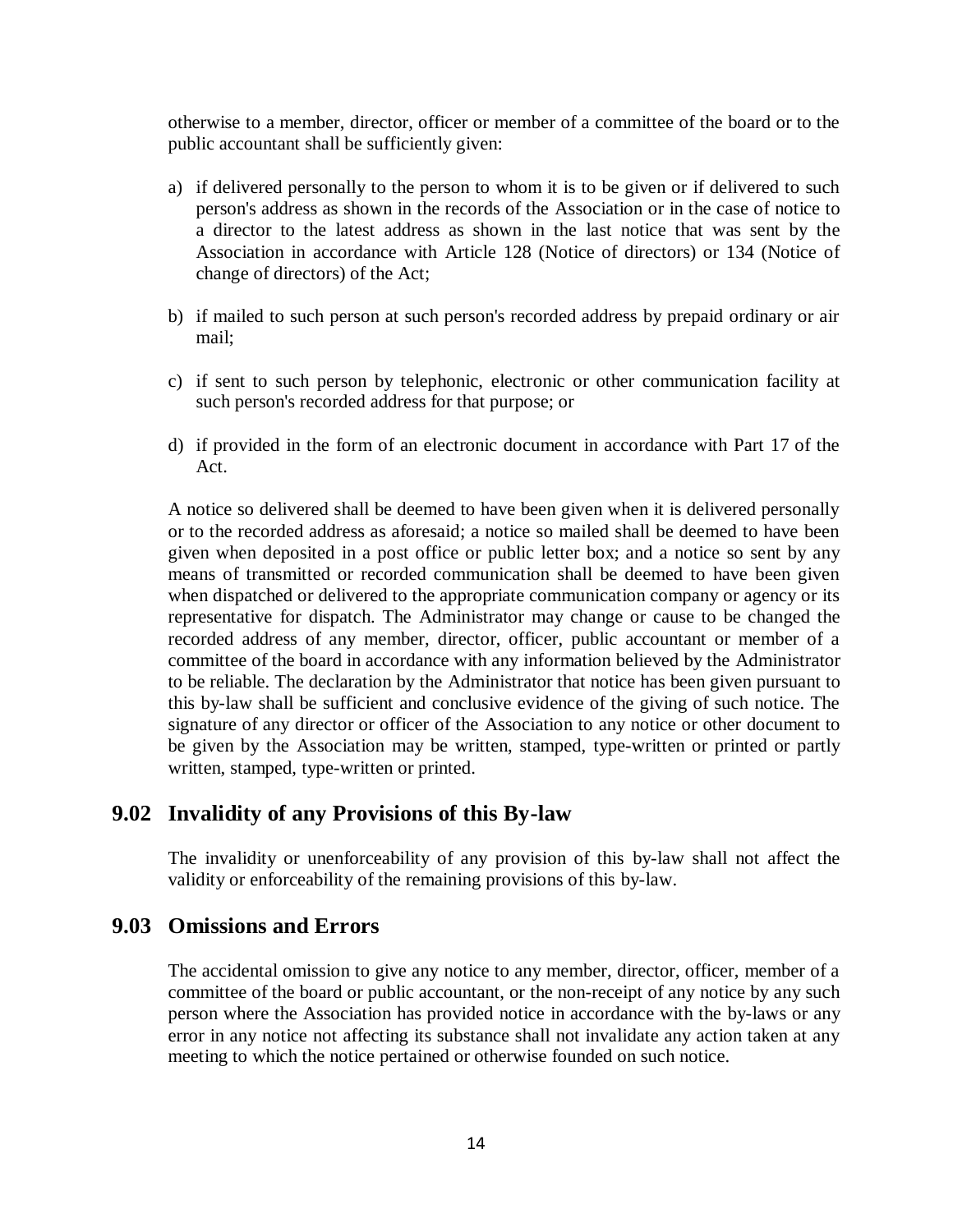## **ARTICLE 10 - Bylaws and Amendments**

- **10.01** Unless the Article, the by-laws or a unanimous member agreement otherwise provides, the directors may, by resolution, make, amend or repeal any by-laws that regulate the activities or affairs of the Association, except in respect of matters referred to in subArticle 197(1) of the Act, the directors shall submit the by-law, amendment or repeal to the members at the next meeting of members, and the members may, by ordinary resolution, confirm, reject or amend the by-law, amendment or repeal.
- **10.02** The by-law, amendment or repeal is effective from the date of the resolution of the directors. If the by-law, amendment or repeal is confirmed, or confirmed as amended, by the members it remains effective in the form in which it was confirmed.
- **10.03** The by-law, amendment or repeal ceases to have effect if it is not submitted by the directors to the members or if it is rejected by the members.
- **10.04** If a by-law, an amendment or a repeal ceases to have effect, a subsequent resolution of the directors that has substantially the same purpose or effect is not effective until it is confirmed, or confirmed as amended, by the members.
- **10.05** A member entitled to vote at an annual meeting of members may, in accordance with Article 163 of the Act, make a proposal to make, amend or repeal a by-law.
- **10.06** The Association shall, within 12months after the day on which the members confirm, amend or repeal a bylaw, send to the Director a copy of any by-law, amendment or repealed by-law, except for those that have been rejected by the members.

# **ARTICLE 11 – Dispute Resolution**

### **11.01 Mediation and Arbitration**

Disputes or controversies among members, directors, officers, committee members, or volunteers of the Association are as much as possible to be resolved in accordance with mediation and/or arbitration as provided in Article 11.02 of this by-law.

### **11.02 Dispute Resolution Mechanism**

In the event that a dispute or controversy among members, directors, officers, committee members or volunteers of the Association arising out of or related to the Article or bylaws, or out of any aspect of the operations of the Association is not resolved in private meetings between the parties then without prejudice to or in any other way derogating from the rights of the members, directors, officers, committee members, employees or volunteers of the Association as set out in the Article, by-laws or the Act, and as an alternative to such person instituting a law suit or legal action, such dispute or